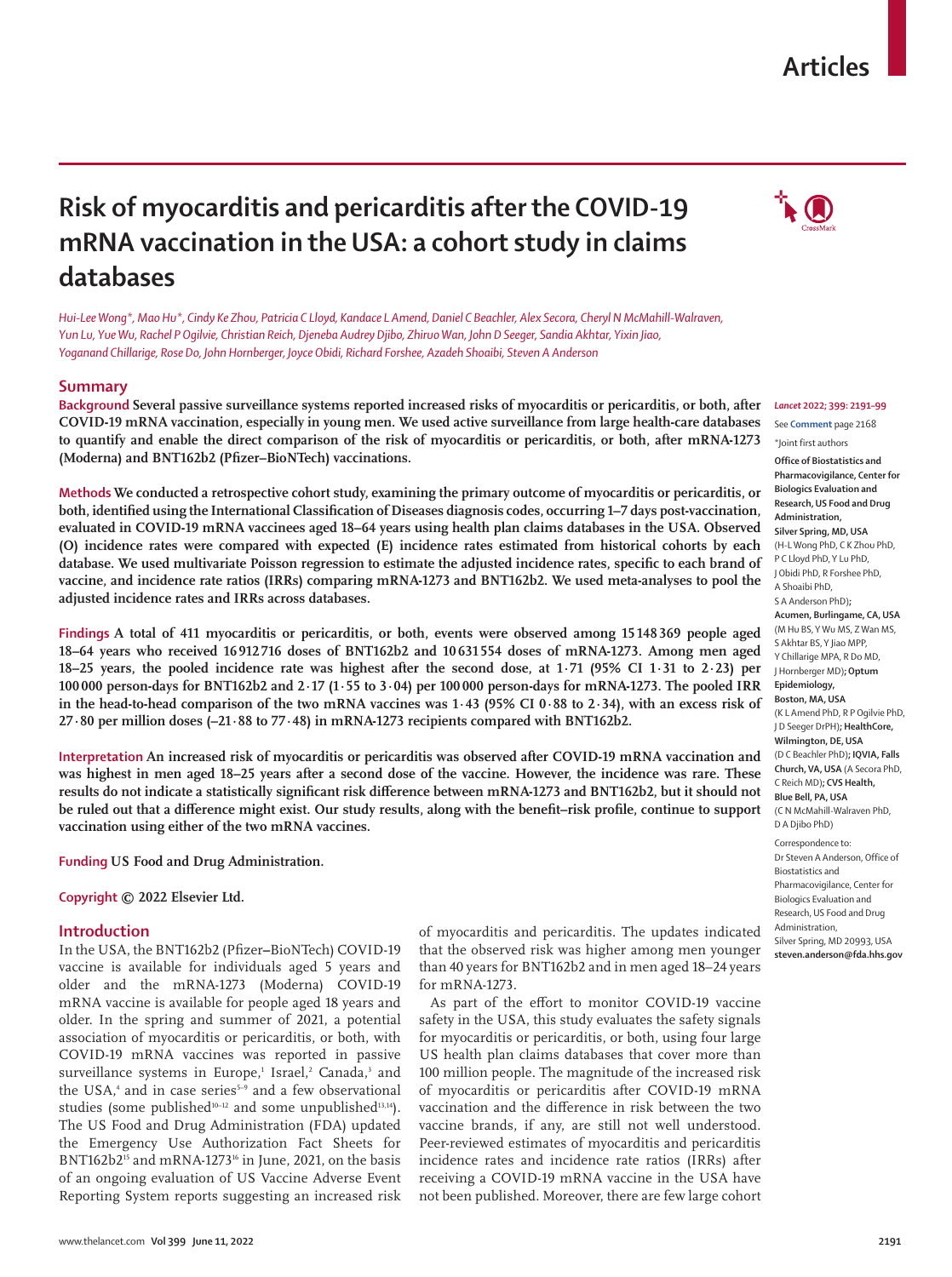#### **Research in context**

#### **Evidence before this study**

An association between myocarditis, pericarditis, or myopericarditis, or both, and COVID-19 mRNA vaccination has been reported in passive surveillance systems, case series, and observational studies. However, the magnitude of the increased risk of myocarditis or pericarditis after COVID-19 mRNA vaccination and the difference in risk between the BNT162b2 (Pfizer-BioNTech) and mRNA-1273 (Moderna) vaccines, if any, are still not well understood. In one of the largest observational studies for COVID-19 mRNA vaccine recipients in the USA, we estimated the incidence rates of myocarditis or pericarditis, or both, after vaccination with BNT162b2 or mRNA-1273. Furthermore, our study directly compares the risks of post-vaccination myocarditis or pericarditis, or both, between mRNA-1273 and BNT162b2.

#### **Added value of this study**

In a large study in several US administrative health plan claims databases of people aged 18–64 years, the occurrence of

studies that present direct comparisons of the postvaccination risk of myocarditis or pericarditis between the two available COVID-19 mRNA vaccines. Accordingly, the FDA Center for Biologics Evaluation and Research conducted a retrospective cohort study (presented here) using administrative claims data sources within its active surveillance programme called the Biologics Effectiveness and Safety Initiative to: (1) evaluate the association between myocarditis, or pericarditis, or both, and each COVID-19 mRNA vaccine by comparing the risks (rates) of myocarditis, or pericarditis, or both, in people vaccinated with BNT162b2 or mRNA-1273 with risks (rates) in historical cohorts before the availability of the vaccines; (2) estimate the risks (rates) of myocarditis, or pericarditis, or both, after vaccination with BNT162b2 or mRNA-1273, with adjustment for potential confounding; and (3) establish if the risks (rates) differed between the two mRNA vaccine brands via a direct head-to-head comparison of the risk of myocarditis, or pericarditis, or both, for those vaccinated with mRNA-1273 versus BNT162b2. The results from this retrospective cohort study will further contribute to the current understanding of the risk of myocarditis, or pericarditis, or both, after vaccination with COVID-19 mRNA vaccines in the USA.

#### **Methods**

#### **Study design and participants**

We did a retrospective cohort study using a study population generated from four administrative claims databases (Optum, HealthCore, Blue Health Intelligence, and CVS Health) and included all individuals who received at least one dose of a COVID-19 mRNA vaccine

myocarditis or pericarditis, or both, after COVID-19 mRNA vaccination was rare (with only 411 events occurring in 15 million recipients of 16912 716 doses of BNT162b2 and 10631 554 doses of mRNA-1273) but higher compared with pre-COVID-19 background rates. The risk was highest in men aged 18–25 years, 1–7 days after receipt of the second dose. The 95% CI for the incidence rate ratio comparing the vaccine brands (mRNA-1273 to BNT162b2 [reference]) ranged from 0·80 to 1·94 for this highest risk group.

#### **Implications of all the available evidence**

Men aged 18–25 years had the highest risk of myocarditis or pericarditis, or both, after vaccination, but the incidence was low. In our data, the risk for men aged 18–25 years appeared to be similar between the two mRNA vaccine brands; however, a difference cannot be ruled out. There is uncertainty in the risk estimates because of the low number of events; accordingly, additional studies and data are needed to verify these findings.

(either BNT162b2 or mRNA-1273) and were 18–64 years at the time of their first vaccination. Patients who had myocarditis, or pericarditis, or both, during the prevaccination clean window (ie, 365 days before COVID-19 mRNA vaccination) were excluded from the analysis. Included individuals were continuously enrolled in the insurer's health plan at least 365 days before vaccination and had no diagnosis of a myocarditis or pericarditis, or both, composite event in any health-care setting during the same period. Health plan names (ie, each database) are labelled as Data Partner (DP)1–4 throughout this report.

This retrospective study was a secondary analysis of administrative claims data. The study involved no personally identifiable information and the data used in this study were deidentified and anonymised before use. This study was conducted as a public health mandate and not as a research activity. Our study practices were performed in accordance with the Declaration of Helsinki guidelines.

## **Procedures and outcomes**

MH, KLA, DCB, YW, ZW, SA, YJ, YC, CNM-W, RPO, JDS, and DAD each had access to at least one of the four databases for claims data from Dec 14, 2021, for DP1 and DP3, from Dec 14 to 31, 2021, for DP4, and from Dec 14, 2021, to Jan 1, 2022, for DP2. COVID-19 mRNA vaccination and myocarditis, or pericarditis, or both, were identified in the claims data using reimbursement codes during the study period starting on Dec 18, 2020, until Sept 30, 2021 (DP1), until Oct 31, 2021 (DP2), until Nov 4, 2021 (DP3), or until Dec 25, 2021 (DP4). Receipt of a COVID-19 vaccination was identified via the Healthcare Common Procedure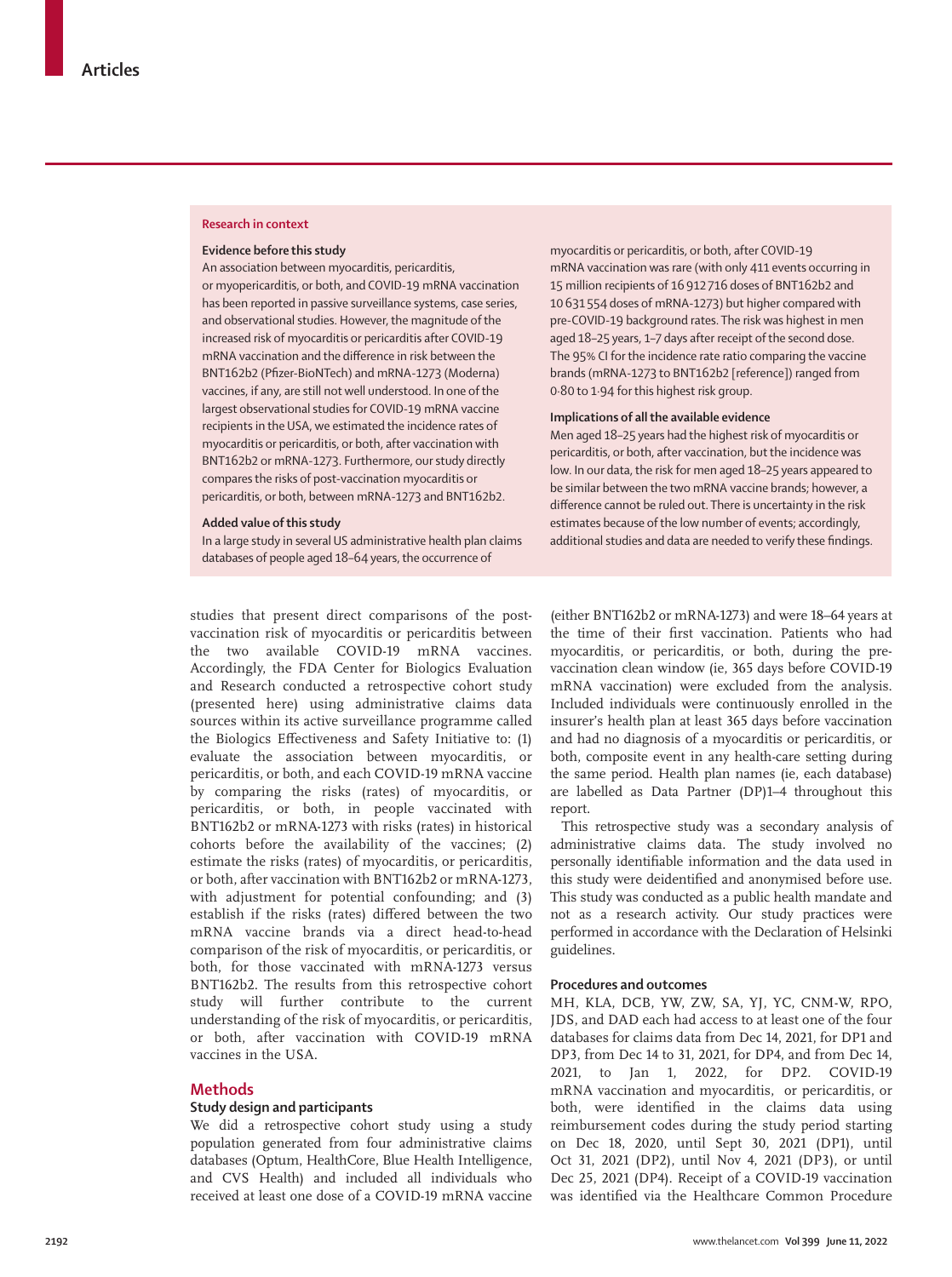Coding System or Current Procedural Terminology codes (used with the permission of the American Medical Association) and National Drug Codes (appendix p 2). Only the first and second doses of the vaccination were included in analyses, and any dose refers to either dose 1 or dose 2.

The primary outcome of myocarditis, or pericarditis, or both, was identified using the International Classification of Diseases (tenth revision, clinical modification) diagnosis codes (B33.22, B33.23, I30.0, I30.1, I30.8, I30.9, I32, I41, I40.0, I40.1, I40.8, I40.9, and I51.4) in claims from any health-care setting comprising inpatient or outpatient facilities and professional services. The secondary outcome of myocarditis, or pericarditis, or both, restricted to inpatient facilities or emergency department settings was added as a post-hoc analysis. Incident myocarditis, or pericarditis, or both, were defined as the first event occurring in the risk window of 1–7 days after an mRNA vaccination. Sensitivity analyses using risk windows of 1–21 days and 1–42 days were also conducted.

#### **Statistical analysis**

To assess the association of myocarditis or pericarditis with each COVID-19 mRNA vaccine, we compared the observed (O) rates of myocarditis or pericarditis after vaccination with the expected (E) rates estimated from historical cohorts from the same databases in 2019—one calendar year before the availability of vaccines—as a proxy of the myocarditis or pericarditis rates in the absence of a COVID-19 vaccination. Cumulative annual rates were estimated according to a prespecified protocol.17 We estimated the O/E ratios for myocarditis or pericarditis, or both, in three databases (DP1 did not have the expected rates and thus was not included) where the expected rates were available. O/E ratios and the corresponding 95% CIs of observed post-vaccination incidence rates versus the expected incidence rates in each database were estimated by age group and sex. Expected incidence rates were calculated using vaccineexposed person-time, age group (18–25 years, 26–35 years, 36–45 years, 46–55 years, and 56–64 years), and sexspecific background rates and were adjusted for claims processing delays estimated from the historical data (appendix pp 17–18); all these data were obtained from the claims database.

We assessed the post-vaccination incidence rates for myocarditis or pericarditis, or both, after each COVID-19 mRNA vaccine and IRRs for the head-tohead comparison of the two mRNA vaccines per the publicly posted protocol.<sup>18</sup> The incidence rates and IRRs were estimated in multivariate Poisson regression models and adjusted by age, age by vaccine interaction, week of vaccination relative to the study start date, COVID-19 diagnosis before vaccination, and urban or rural residency, where the sample size permitted. Person-time started at the date of the first record of

vaccination and was censored on the basis of disenrolment from the health plan, administration of a subsequent dose, or the study end date (Sept 30, 2021, for DP1, Oct 31, 2021, for DP2, Nov 4, 2021, for DP3, See **Online** for appendixand Dec 25, 2021, for DP4); estimates were adjusted for database-specific delays in claims processing. The postvaccination incidence rates were stratified by age group, sex, and dose (any dose, post-dose 1, and post-dose 2). The adjusted IRRs comparing the mRNA-1273 and BNT162b2 (which was used as the reference) vaccines were stratified by sex and dose. We pooled adjusted incidence rates and IRRs for any dose, first dose, and second dose across the databases using meta-analysis with a random-effects model and assessed betweendatabase heterogeneity via an *I²* statistic with corresponding 95% uncertainty interval and Cochran's Q test p value.19 For post-hoc sensitivity analyses, pooled IRRs comparing mRNA-1273 and BNT162b2 (reference) were estimated for (1) men aged 18–35 years, (2) the secondary outcome in men aged 18–25 years, and (3) the secondary outcome in men aged 18–35 years.

We used the same protocol, definitions, scripts, and analysis for all four databases in this study. Statistical analyses were conducted with SAS 9.4, R.4.0.2, and R.4.0.3.

#### **Role of the funding source**

The funder led the design of the study, interpretation of the results, writing of the manuscript, decision to submit, and made contributions to the coordination of data collection and analysis of the data.

|                                                                 | DP1          |           | DP <sub>2</sub> |      | DP <sub>3</sub> |      | DP4          |      |
|-----------------------------------------------------------------|--------------|-----------|-----------------|------|-----------------|------|--------------|------|
|                                                                 | $\mathsf{n}$ | %         | $\mathsf{n}$    | %    | $\mathsf{n}$    | %    | $\mathsf{n}$ | %    |
| Total myocarditis or pericarditis<br>events                     | 154          | 100%      | 64              | 100% | 94              | 100% | 99           | 100% |
| Age (years)                                                     |              |           |                 |      |                 |      |              |      |
| $18 - 25$                                                       | 64           | 42%       | 21              | 33%  | 34              | 36%  | 34           | 34%  |
| $26 - 35$                                                       | 15           | 10%       | 10              | 16%  | 16              | 17%  | 21           | 21%  |
| $36 - 45$                                                       | 24           | 16%       | 11              | 17%  | 14              | 15%  | 14           | 14%  |
| $46 - 55$                                                       | 26           | 17%       | 9               | 14%  | 13              | 14%  | 14           | 14%  |
| 56-64                                                           | 25           | 16%       | 13              | 20%  | 17              | 18%  | 16           | 16%  |
| Sex                                                             |              |           |                 |      |                 |      |              |      |
| Female                                                          | 43           | 28%       | 27              | 42%  | 25              | 27%  | 32           | 32%  |
| Male                                                            | 111          | 72%       | 37              | 58%  | 69              | 73%  | 67           | 68%  |
| Type of area*                                                   |              |           |                 |      |                 |      |              |      |
| Urban                                                           | ΝA           | <b>NA</b> | 60              | 94%  | 80              | 85%  | 94           | 95%  |
| Rural                                                           | ΝA           | NA        | 4               | 6%   | 14              | 15%  | 5            | 5%   |
| Previous COVID-19 diagnosis<br>since April 1, 2020 <sup>+</sup> | 15           | 10%       | 8               | 13%  | 6               | 6%   | 10           | 10%  |

Percentages might not add up to 100% due to rounding. DP=data partner. NA=not available. \*Urban versus rural status was defined on the basis of five-digit zip codes for enrolled members' physical addresses. This information was not available in the DP1 database. †A previous COVID-19 diagnosis was identified via the International Classification of Diseases (tenth revision, clinical modification) code U07.1.

*Table 1:* **Descriptive characteristics of myocarditis and pericarditis events after mRNA-1273 and BNT162b2 vaccination among people aged 18–64 years in four health plan claims databases**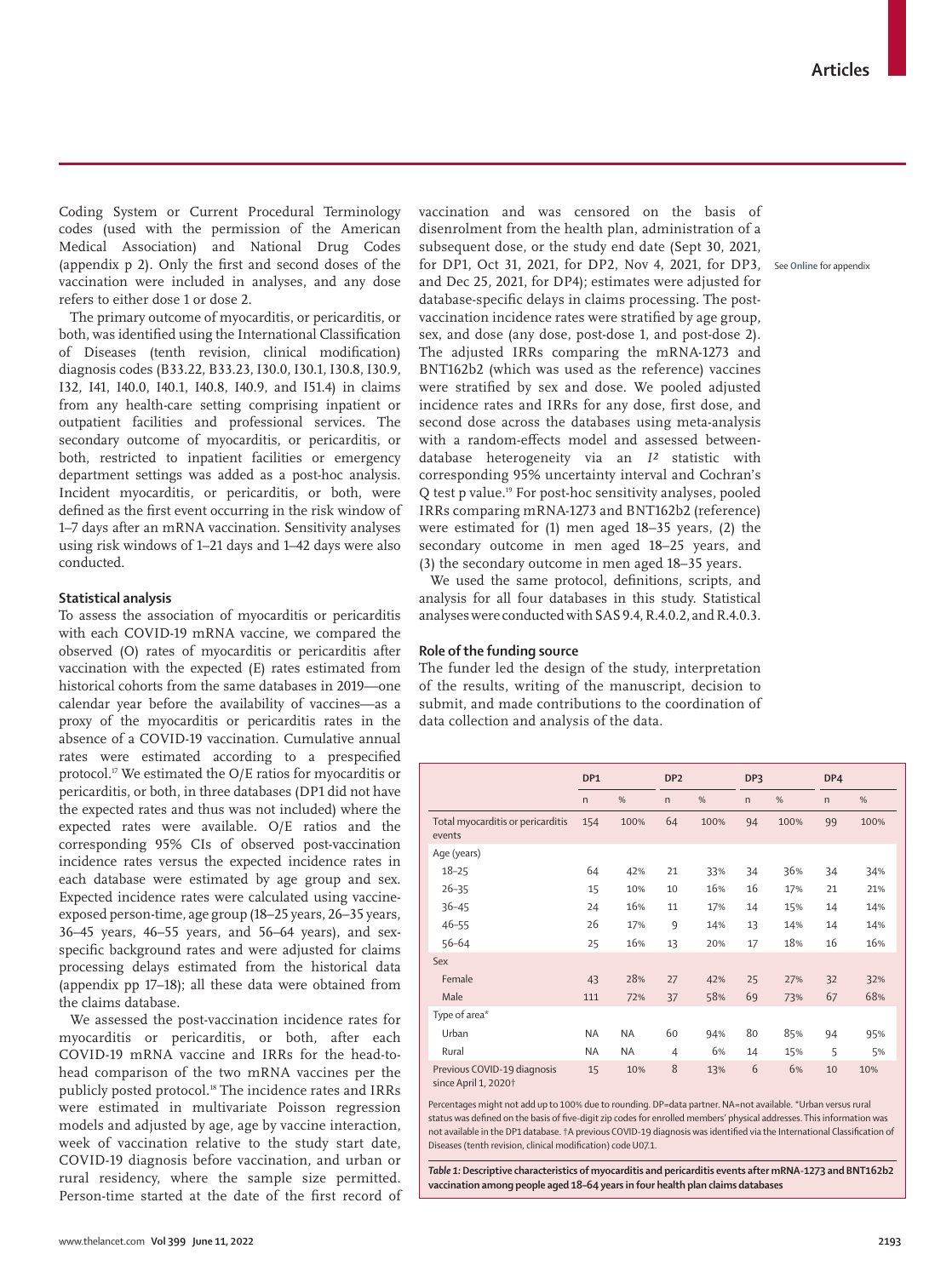

*Figure 1:* **O/E ratios of myocarditis and pericarditis in the first 1–7 days of receipt of any dose of COVID-19 mRNA vaccine by age group and sex in three large health plan databases**

O/E ratios of myocarditis, or pericarditis, or both, in men during the first 1–7 days of receipt of BNT162b2 (A) or mRNA−1273 (B). O/E ratios of myocarditis, or pericarditis, or both, in women during the first 1–7 days of receipt of BNT162b2 (C) or mRNA-1273 (D). Estimates and 95% CIs for O/E ratios are not displayed for age and sex groups with zero events. The numbers on the furthest right of each figure are the number of events for myocarditis, or pericarditis, or both, corresponding to each O/E ratio. DP=data partner. O/E=observed versus expected.

#### **Results**

Across the four large health plan claims databases, 15 148 369 people aged 18–64 years (appendix p 4) received 16 912 716 doses of BNT162b2 and 10 631 554 doses of mRNA-1273, between Dec 18, 2020, and Dec 25, 2021. We observed 411 myocarditis or pericarditis events after any dose of either mRNA vaccine, with 33–42% in people aged 18–25 years, 58–73% in men, and 6–13% in people with a history of COVID-19 diagnosis (table 1). In comparison, among the recipients of COVID-19 mRNA vaccines, 12–14% events were in people aged 18–25 years, 52–53% were in men, and 7% were in people with a history of COVID-19 diagnosis in their insurance claims in the past year (appendix p 4).

The observed rates of myocarditis, or pericarditis, or both, were higher than the expected rates that were based on the pre-COVID-19 vaccination period for both BNT162b2 and mRNA-1273 among younger men, particularly those younger than 35 years (figure 1) and after receipt of the second dose of the vaccine in the three databases included in the analysis (appendix p 5). The O/E ratio was highest among men aged 18–25 years, post-dose 2, ranging from between 16·13 and 21·53 for mRNA-1273 and between 8·57 and 21·85 for BNT162b2 (appendix p 8). The age-specific O/E ratio estimates for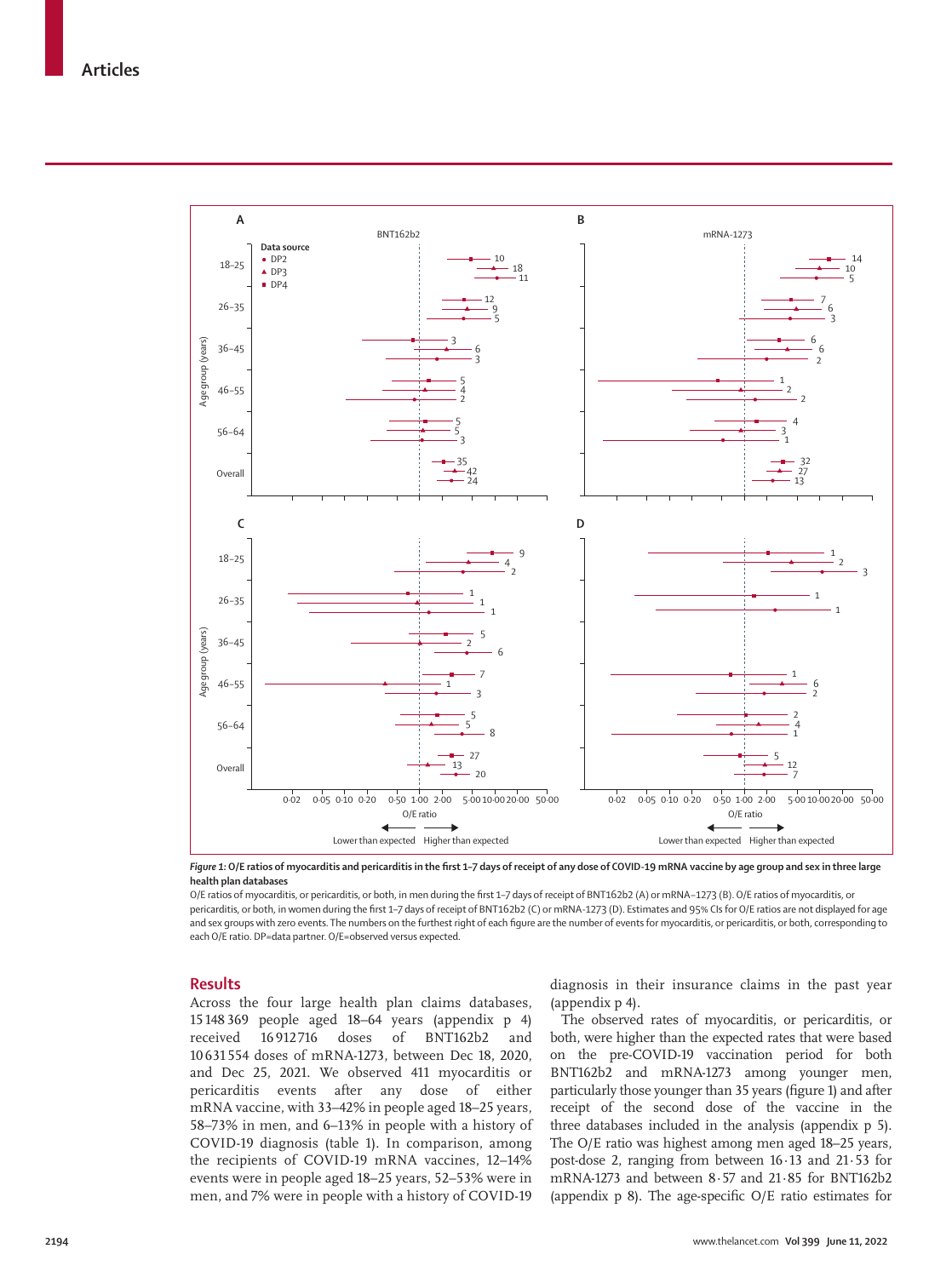

*Figure 2:* **Adjusted incidence rates of myocarditis and pericarditis within 1–7 days of receipt of any dose of COVID-19 mRNA vaccines by age group and sex, in four large health plan databases**

Adjusted incidence rate of myocarditis, or pericarditis, or both, in men within 1–7 days of receipt of BNT162b2 (A) or mRNA−1273 (B). Adjusted incidence rate of myocarditis, or pericarditis, or both, in women within 1–7 days of receipt of BNT162b2 (C) or mRNA-1273 (D). Estimates and 95% CIs for incidence rates are not displayed for age and sex groups with zero events. DP=data partner.

women suggest higher myocarditis or pericarditis postvaccination rates compared with the expected rates for some age groups, with wide CIs and a low number of events in each database (appendix p 5).

The adjusted incidence rates were the highest in the age group of 18–25 years compared with all other age groups and in men compared with women (figure 2) in the four databases included in this analysis. Among men aged 18–25 years, the risk was highest after receipt of the second dose (table 2). The pooled incidence rates for men aged 18–25 years post-dose 2 were 2·17 (95% CI 1·55–3·04) per 100000 person-days for mRNA-1273 and 1·71 (1·31–2·23) per 100000 person-days for BNT162b2 (table 2). The pooled incidence rates for men aged 18–25 years were lower in the 1–21 day and 1–42 day windows compared with the 1–7 day window (appendix pp 14–15).

In head-to-head comparisons among men aged 18–25 years, the rates of myocarditis or pericarditis after any dose of mRNA-1273 did not differ significantly compared with after any dose of BNT162b2 (pooled adjusted IRR 1·43; 95% CI 0·88 to 2·34; table 2). The IRR ranged from 0·89 to 2·88 for any dose of either vaccine among databases, with moderate between-database heterogeneity ( $I^2=30\%$ , 95% uncertainty interval 0–75%; Cochran's Q test p value=0·23). The excess risk of myocarditis or pericarditis for this highest risk group of men aged 18–25 years was 27·80 (95% CI –21·88 to 77·48) additional myocarditis or pericarditis events per million doses for those vaccinated with any dose of mRNA-1273 compared with those vaccinated with BNT162b2 (table 2). The results for women aged 18–25 years showed a lower number of myocarditis or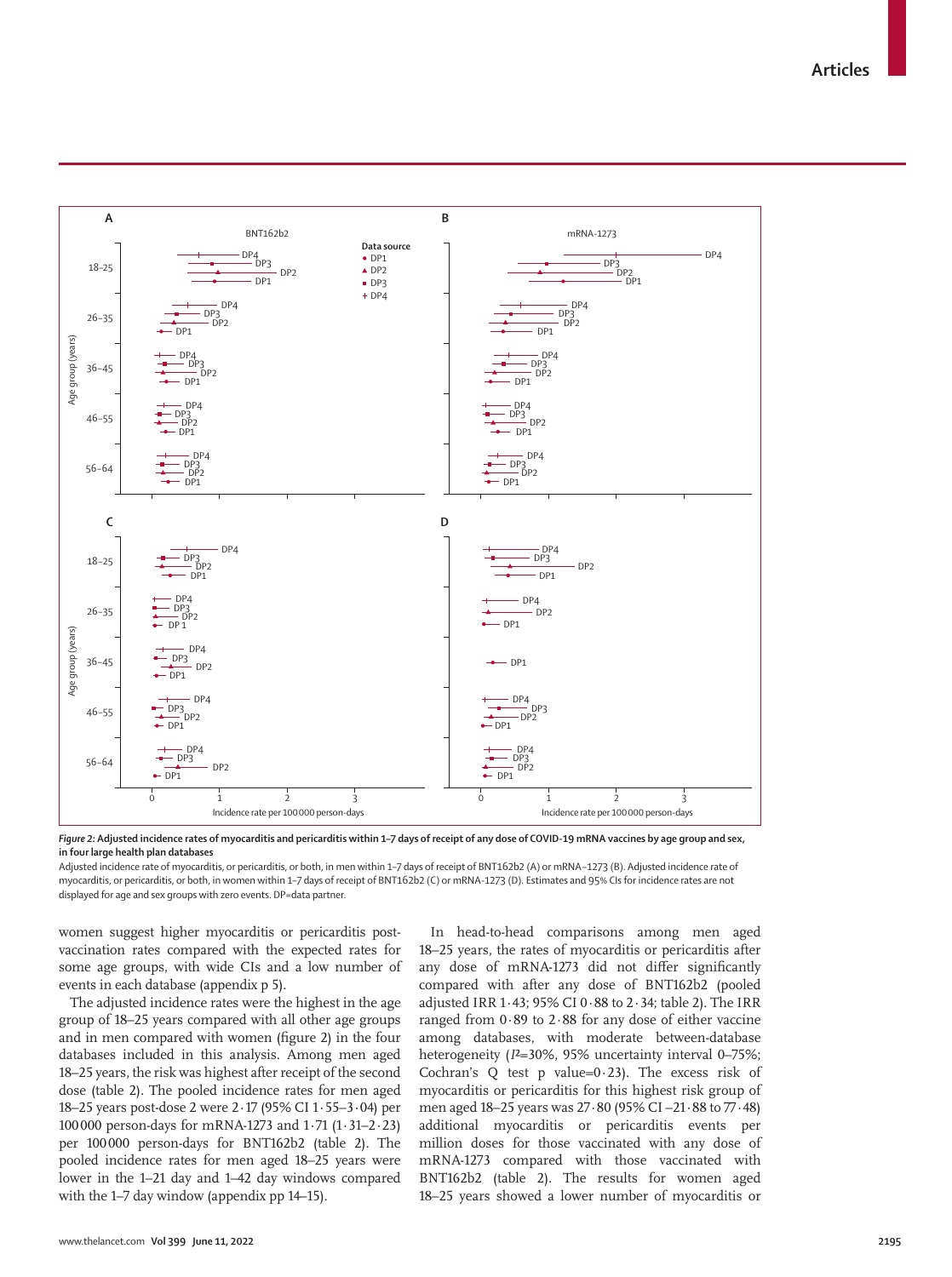|                 | <b>BNT162b2</b>            |                                 |                                                           | mRNA-1273                  |                                 |                                                           | mRNA-1273 vs BNT162b2               |                                         |  |
|-----------------|----------------------------|---------------------------------|-----------------------------------------------------------|----------------------------|---------------------------------|-----------------------------------------------------------|-------------------------------------|-----------------------------------------|--|
|                 | Number of<br>vaccine doses | Number of<br>observed<br>events | Incidence rate<br>per<br>100 000 person-<br>days (95% CI) | Number of<br>vaccine doses | Number of<br>observed<br>events | Incidence rate<br>per<br>100 000 person-<br>days (95% CI) | Incidence rate<br>ratio (95% CI)    | Excess risk* (95% CI)                   |  |
| DP1             |                            |                                 |                                                           |                            |                                 |                                                           |                                     |                                         |  |
| Any dose        | 449020                     | 29                              | 0.93<br>$(0.59 \text{ to } 1.46)$                         | 211821                     | $17\,$                          | 1.21<br>$(0.71 \text{ to } 2.08)$                         | 1.31<br>$(0.64 \text{ to } 2.67)$   | 20.14<br>$(-27.56 \text{ to } 67.84)$   |  |
| Dose 1          | 250271                     | $\overline{4}$                  | 0.23<br>$(0.09 \text{ to } 0.63)$                         | 117192                     | $\overline{4}$                  | 0.52<br>$(0.20 \text{ to } 1.39)$                         | 2.23<br>(0.55 to 8.92)              | 20.08<br>(-29.14 to 69.30)              |  |
| Dose 2          | 198749                     | 25                              | 1.87<br>$(1.26 \text{ to } 2.79)$                         | 94629                      | 13                              | 2.10<br>$(1.22 \text{ to } 3.62)$                         | $1-12$<br>$(0.57 \text{ to } 2.19)$ | 15.90<br>$(-82.62 \text{ to } 114.42)$  |  |
| DP <sub>2</sub> |                            |                                 |                                                           |                            |                                 |                                                           |                                     |                                         |  |
| Any dose        | 159435                     | 11                              | 0.98<br>$(0.52 \text{ to } 1.85)$                         | 84586                      | 5                               | 0.87<br>$(0.39 \text{ to } 1.96)$                         | 0.89<br>$(0.32 \text{ to } 2.50)$   | $-7.43$<br>$(-82.38$ to $67.53)$        |  |
| Dose 1          | 87769                      | $\mathbf{1}$                    | 0.16<br>$(0.02 \text{ to } 1.17)$                         | 47301                      | $\mathbf{1}$                    | 0.31<br>$(0.04 \text{ to } 2.24)$                         | 1.95<br>$(0.12 \text{ to } 31.30)$  | $10-71$<br>(-107.08 to 128.50)          |  |
| Dose 2          | 71666                      | 10                              | 2.09<br>(1.11 to 3.91)                                    | 37285                      | $\overline{4}$                  | 1.62<br>(0.61 to 4.33)                                    | 0.78<br>$(0.24$ to $2.48)$          | $-32.42$<br>(-202.58 to 137.75)         |  |
| DP3             |                            |                                 |                                                           |                            |                                 |                                                           |                                     |                                         |  |
| Any dose        | 262536                     | 18                              | 0.89<br>$(0.54 \text{ to } 1.48)$                         | 139732                     | 10                              | 0.97<br>$(0.53 \text{ to } 1.76)$                         | 1.09<br>$(0.49 \text{ to } 2.41)$   | 5.54<br>$(-49.52 \text{ to } 60.61)$    |  |
| Dose 1          | 145109                     | 5                               | 0.45<br>$(0.18 \text{ to } 1.11)$                         | 78572                      | 3                               | 0.54<br>$(0.17 \text{ to } 1.68)$                         | 1.19<br>$(0.28 \text{ to } 4.99)$   | 5.95<br>(-55.37 to 67.28)               |  |
| Dose 2          | 117427                     | 13                              | 1.46<br>$(0.83 \text{ to } 2.57)$                         | 61160                      | $\overline{7}$                  | 1.52<br>$(0.71 \text{ to } 3.24)$                         | 1.04<br>$(0.41 \text{ to } 2.61)$   | 3.95<br>(-100.80 to 108.70)             |  |
| DP4             |                            |                                 |                                                           |                            |                                 |                                                           |                                     |                                         |  |
| Any dose        | 209473                     | 10                              | 0.69<br>(0.37 to 1.29)                                    | 106271                     | 14                              | 2.00<br>$(1.22 \text{ to } 3.26)$                         | 2.88<br>$(1.30 \text{ to } 6.36)$   | 91.13<br>(6.74 to 175.51)               |  |
| Dose 1          | 116 908                    | $\overline{2}$                  | 0.24<br>$(0.06 \text{ to } 0.96)$                         | 59925                      | $\overline{4}$                  | 0.99<br>$(0.37$ to 2.65)                                  | 4.13<br>$(0.76 \text{ to } 22.58)$  | 52.39<br>$(-34.71 \text{ to } 139.48)$  |  |
| Dose 2          | 92565                      | 8                               | 1.28<br>$(0.64 \text{ to } 2.57)$                         | 46346                      | 10                              | 3.23<br>$(1.74 \text{ to } 6.02)$                         | 2.52<br>$(0.99$ to $6.39)$          | 136.40<br>$(-28.22 \text{ to } 301.03)$ |  |
| Meta-analysis   |                            |                                 |                                                           |                            |                                 |                                                           |                                     |                                         |  |
| Any dose        | 1080464                    | 68                              | 0.88<br>$(0.67 \text{ to } 1.15)$                         | 542410                     | 46                              | 1.27<br>(0.88 to 1.84)                                    | 1.43<br>(0.88 to 2.34)              | 27.80<br>$(-21.88$ to 77 $\cdot$ 48)    |  |
| Dose 1          | 600057                     | 12                              | 0.30<br>(0.17 to 0.53)                                    | 302990                     | 12                              | 0.62<br>$(0.35 \text{ to } 1.10)$                         | 2.07<br>(0.91 to 4.71)              | 22.72<br>$(-6.27 \text{ to } 51.70)$    |  |
| Dose 2          | 480407                     | 56                              | 1.71<br>$(1.31$ to 2.23)                                  | 239420                     | 34                              | 2.17<br>$(1.55$ to $3.04)$                                | 1.25<br>$(0.80 \text{ to } 1.94)$   | 32.20<br>$(-33.90 \text{ to } 98.30)$   |  |

DP=data partner. \*Excess risk is the difference in incident cases per million doses between mRNA-1273 and BNT162b2 (reference) based on adjusted incidence rates within 7 days of vaccination. Any dose models were adjusted for urban or rural residency status (DP-3 and DP-4), COVID-19 diagnosis before vaccination (all databases), and week of vaccination (all databases). Dose 1 models were adjusted for urban or rural residency status (DP-3), COVID-19 diagnosis before vaccination (DP-1, DP-3, and DP-4), and week of vaccination (all databases). Dose 2 models were adjusted for urban or rural residency status (DP-3 and DP-4), COVID-19 diagnosis before vaccination (all databases), and week of vaccination (all databases).

*Table 2:* **Direct head-to-head comparison of incidence rates of mRNA-1273 and BNT162b2 for myocarditis or pericarditis in the first 1–7 days after COVID-19 mRNA vaccination, for men aged 18–25 years by type, dose number, and database**

pericarditis events than men (appendix p 9). Results for other risk windows, such as 1–21 days (appendix p 14) and 1–42 days (appendix p 15), showed more captured events but similar IRR estimates (pooled adjusted IRR for 1–21 days with any dose, 1·43, 95% CI 0·98–2·10; pooled adjusted IRR for 1–42 days with any dose, 1·23; 95% CI  $0.84 - 1.80$ ).

The pooled IRRs for head-to-head comparisons differed in sensitivity analyses within 1–7 days postvaccination after any dose. Among men aged 18–35 years, the IRR was reduced compared with the primary analyses of men aged 18–25 years (IRR 1·33; 95% CI 0·94 to 1·88; n=168) with 13·22 additional events (95% CI –7·95 to 34·39) per million doses in mRNA-1273 recipients (appendix p 11). When restricting the analyses to events occurring only in inpatient or emergency department settings, the IRR was attenuated firstly among men 18–25 years (IRR 1·25; 95% CI 0·79 to 1·98; n=77) with 11·40 additional events (95% CI –17·92 to 40·72) per million doses in individuals who received mRNA-1273 (appendix p 12) and secondly among men aged 18–35 years (1·30; 0·85 to 1·98; n=108)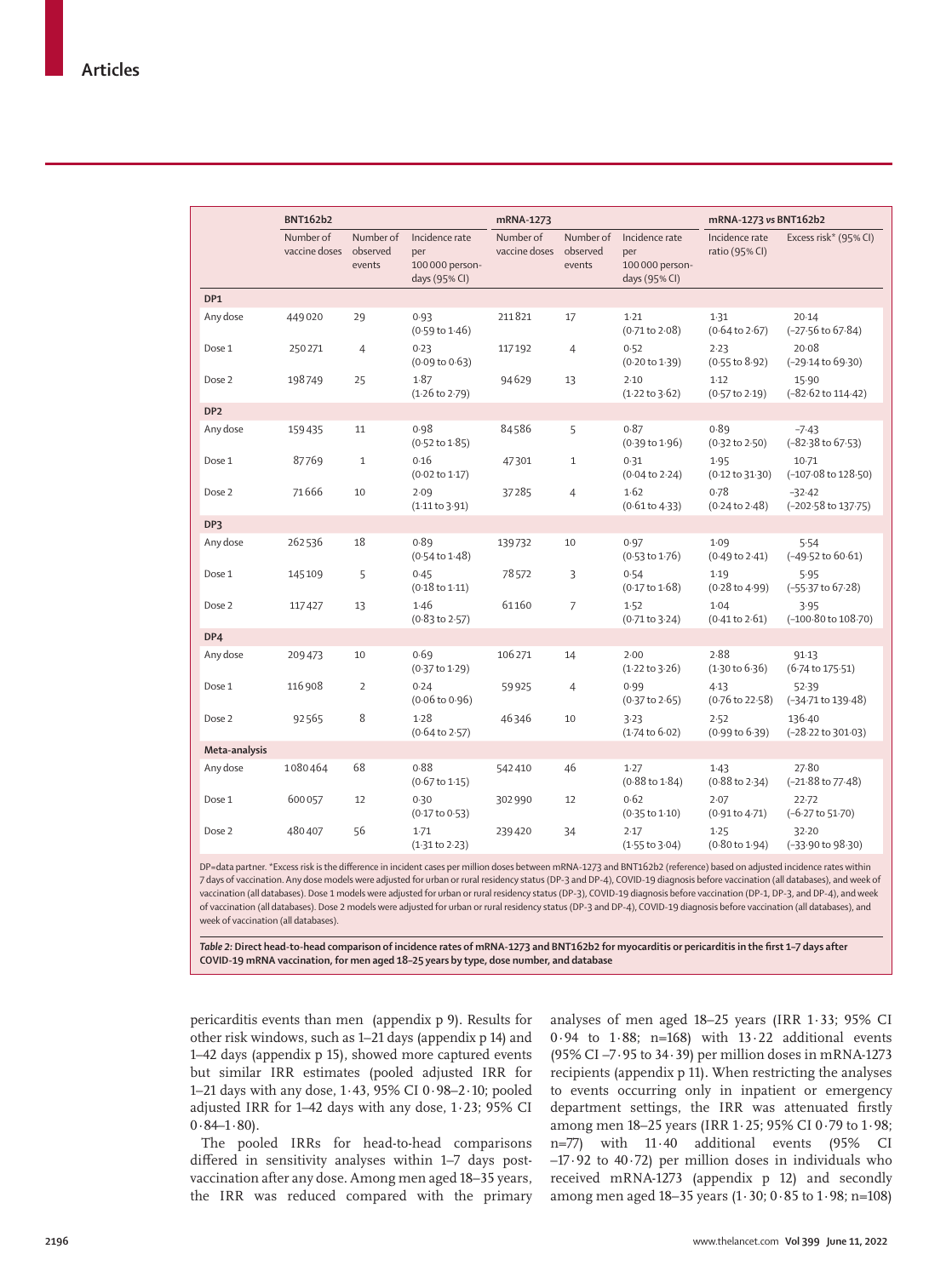with 7·38 additional events per million doses in individuals who received mRNA-1273 (–6·19 to 20·96; appendix p 13).

## **Discussion**

In our study of large cohorts aged 18–64 years in US health plan claims databases, the occurrence of myocarditis or pericarditis after receipt of each COVID-19 mRNA vaccine (mRNA-1273 or BNT162b2) was rare but increased compared with pre-COVID-19 background rates. The highest risk was among men aged 18–25 years after their second dose of either vaccine. Our results did not indicate a statistically significant difference in the risk of myocarditis or pericarditis between mRNA-1273 and BNT162b2. Additionally, we found that the risk might range from approximately 12% lower to 134% higher in the mRNA-1273 recipients compared with BNT162b2 recipients.

Our study results showing an increased risk of myocarditis or pericarditis after mRNA vaccination compared with expected rates reflect similar findings reported in passive surveillance systems, particularly among younger men in the USA, $^{\scriptscriptstyle 4}$  Canada, $^{\scriptscriptstyle 20}$  and Israel, $^{\scriptscriptstyle 2}$ as well as in observational studies in the UK.<sup>21</sup> Denmark,<sup>10</sup> and the USA.<sup>22</sup> Our study estimated the incidence rates of myocarditis or pericarditis in the USA for various demographic groups using several large claims databases covering more than 100 million people. These databases represent four of the largest commercial health insurers in the USA, and the included insured members have a similar age and sex distribution as the overall US population. The use of these large databases provides statistical power to evaluate rare adverse events such as myocarditis and pericarditis. Our study provided more complete ascertainment of myocarditis, or pericarditis, or both, events that might not be identified through passive surveillance because of the potential under-reporting of events and uncertainty in the number of vaccinated individuals used in rate calculations. Although several studies, including ours, have identified an increased risk of myocarditis or pericarditis after COVID-19 mRNA vaccination, a UK self-controlled study found that the risk of myocarditis after vaccination was substantially lower than the risk after SARS-CoV-2 infection.<sup>11</sup> Additionally, benefit–risk assessments from the FDA<sup>23</sup> and the Advisory Committee on Immunization Practices<sup>24</sup> concluded that the benefits of COVID-19 vaccination to individual people and at the population level clearly outweigh the risk of myocarditis and pericarditis after mRNA vaccination.

Our head-to-head comparisons of mRNA-1273 and BNT162b2 for men aged 18 to 25 years do not indicate a statistically significant difference in myocarditis or pericarditis risk between recipients of mRNA-1273 and BNT162b2. Accordingly, because of the rarity of these events, uncertainty in the risk difference ranged from approximately 22 fewer events to 77 more events per million doses after mRNA-1273 vaccination. In contrast, the few studies with head-to-head comparisons between the two mRNA vaccine brands reported from a 1·6 to 5·0-times increased risk of myocarditis or pericarditis with mRNA-1273 vaccination compared with BNT162b2 vaccination.20 One observational study in electronic health records in the US Centers for Disease Control and Prevention Vaccine Safety Data link reported an approximately 1·61-times higher risk of chartconfirmed myocarditis or pericarditis, or both, after either the first or second dose of mRNA-1273 than the risk after BNT162b2 vaccination in a group of men and women aged 18–39 years (relative risk [RR] 1·61; 95% CI 1·02–2·54; n=79) and an RR of 1·52 (0·93–2·48) when restricted to men aged 18-39 years.<sup>25</sup> In the Canadian enhanced passive surveillance system, Abraham and colleagues<sup>20</sup> reported an approximately 5-times higher risk of myocarditis or pericarditis, or both, 0–7 days after the second dose of the mRNA-1273 vaccine than the risk after BNT162b2 vaccination in men aged 18–29 years (RR 4·73; 3·19–7·20; n=137) after adjustment for one calendar week of administration.<sup>20</sup> These studies evaluated myocarditis or pericarditis, or both, events that occurred in inpatient and emergency department settings, or assessed these events within a wider age group of either 18–29 or 18–39 years. In our study, restricting events to those that occurred (1) in an inpatient or emergency department setting, (2) within patients aged 18–35 years, or (3) both (patients aged 18–35 years in an inpatient or emergency department setting) resulted in smaller RRs but did not alter our interpretation of the observed associations. Further studies are needed, given the uncertainty around the current estimates.

In addition to the studies with head-to-head comparisons of mRNA-1273 and BNT162b2 vaccines, other studies have examined the RRs of myocarditis or pericarditis, or both, in individuals who were vaccinated compared with those who were unvaccinated for each mRNA vaccine brand, without formal comparisons between mRNA-1273 and BNT162b2; for example, observational studies in linked national immunisation databases with hospital electronic health records (English cohort)<sup>11</sup> or patient registries (Danish cohort).<sup>10</sup> Additionally, passive surveillance systems $3,26$  have reported higher proportions of myocarditis or pericarditis, or both, cases among the doses of mRNA-1273 or BNT162b2 in the population than the RRs reported in active surveillance, but did not provide the corresponding CIs to aid the interpretation of the reported ratios. Indirect comparisons of mRNA vaccines without formal testing should be interpreted cautiously. This includes addressing the differences in the proportion of risk factors for myocarditis or pericarditis among individuals who received mRNA-1273 and BNT162b2 vaccines. For example, younger age groups with an increased risk of myocarditis or pericarditis are more prevalent among individuals who received an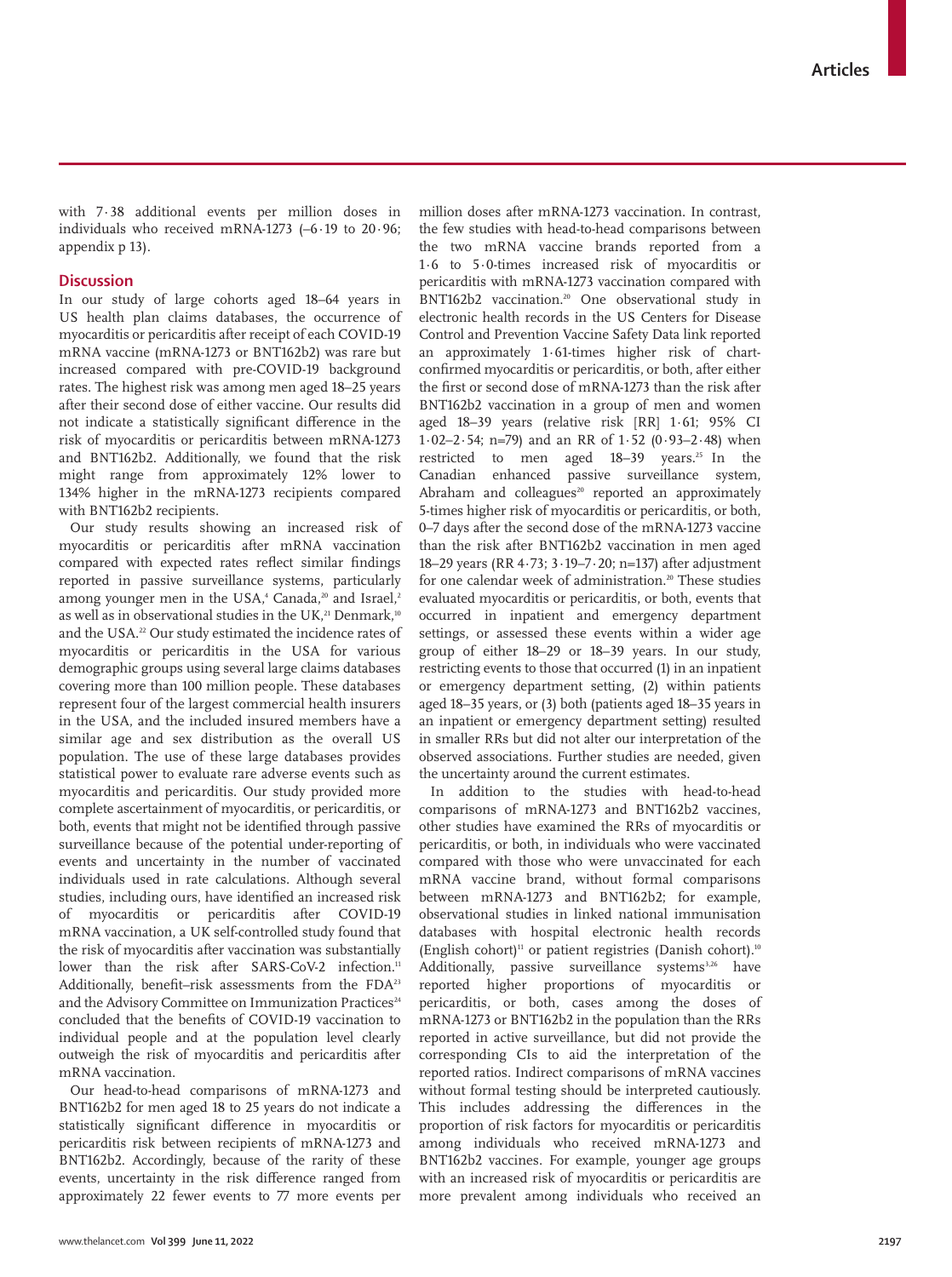mRNA-1273 vaccine than among those who received a BNT162b2 vaccine, as reported in an English cohort (percentage of vaccinated cohort aged 16–29 years with myocarditis or pericarditis events: 41% in mRNA-1273 *vs*  $25\%$  in BNT162b2)<sup>11</sup> and a Danish cohort (percentage of vaccinated cohort aged 12–39 years with myocarditis or pericarditis, or both, events: 40% in mRNA-1273 *vs* 21% in BNT162b2).10 Another consideration is risk factors that vary by calendar time, such as SARS-CoV-2 circulation and its association with an increased risk of myocarditis and pericarditis, as well as the differential availability of vaccine brands in some countries. Comparing reported ratios from passive surveillance systems might additionally be limited by the inaccurate estimates of the number of vaccinees or reported events.

Our study has several strengths. The study population comprises patients in large commercial claims databases that collectively cover every state in the USA. It is one of the largest observational studies of individuals who have received mRNA vaccines in the USA, with similar numbers of doses of each of the COVID-19 mRNA vaccine brands and available data within 3 weeks of authorisation dates (Dec 11, 2020, for BNT162b2 [Pfizer**–**BioNTech], and Dec 18, 2020, for mRNA-1273 [Moderna] in the USA). This enabled head-to-head comparisons of the myocarditis or pericarditis risks between mRNA-1273 and BNT162b2 vaccines within the highest risk group reported in the passive surveillance systems—namely, males aged 18–25 years—within 1–7 days after vaccination. The study results accounted for several potential confounders, including the week of vaccination, demographic factors, and previous history of a COVID-19 diagnosis.

Our study also has some limitations. The comparisons of O/E incidence rates (risks) accounted for age and sex difference but no other covariates. RRs in this analysis were not based on comparisons between vaccinated and unvaccinated individuals and instead relied on rates calculated from historical cohorts in a pre-COVID-19 vaccination period to approximate the expected rates in unvaccinated individuals. The adjusted incidence rates were based on myocarditis or pericarditis events identified via reimbursement codes rather than a medical chart review. Thus, the incidence rates (a measure of absolute risk) might be underestimated or overestimated compared with the true risk. However, the comparisons of the incidence rates between the vaccine brands (IRRs) were less likely to be affected, given the low probability of a difference in the misclassification of myocarditis or pericarditis events between the vaccine brands. A chart review of myocarditis or pericarditis events is underway. To conduct timely analyses, our study adjusted for claims observation delay under the assumption that events occurring after BNT162b2 and mRNA-1273 vaccination have a similar delay distribution. The pooled IRR across databases relied on rates that might have some

heterogeneity. Because of the low number of databases in the meta-analysis, the statistics for measuring heterogeneity between studies could be biased. Because of the low number of myocarditis or pericarditis events observed by us and others, these estimates are subject to some uncertainty. These findings might not be generalisable to those not covered by similar health plans in the USA or those who are uninsured.

In conclusion, the risk of myocarditis or pericarditis events in people who received COVID-19 mRNA vaccines was elevated in younger populations; however, the incidence was rare. Our study showed that, in the period of 1–7 days after receipt of the second dose, the highest risk was in men aged 18–25 years. A head-to-head comparison of myocarditis and pericarditis risk for the mRNA-1273 and BNT162b2 vaccine brands did not indicate a statistically significant difference, but also could not rule out that a difference might exist. Studies with additional data sources are needed to further evaluate the risk.

#### **Contributors**

SAA and RF were responsible for the conception of the work. H-LW, MH, CKZ, PCL, YL, YC, RD, ASh, RF, and SAA reviewed the design of the work. MH, KLA, DCB, ASe, CR, YW, ZW, SA, YJ, YC, CNM-W, RPO, JDS, and DAD contributed to the acquisition, analysis, and curation of data. H-LW, MH, CKZ, PCL, KLA, DCB, ASe, YL, YW, RPO, ZW, JDS, YC, CNM-W, DAD, ASh, RF, and SAA contributed to the validation and interpretation of the data. All authors except RD, JH, and CR contributed to the writing and editing of the manuscript. H-LW, ASh, RF, and SAA provided oversight for the work and YC, JH, and JO contributed to project administration. Because of data-sharing policies, only authors affiliated with a specific data partner had access to individual-level data from that partner. MH, KLA, DCB, YW, ZW, SA, YJ, YC, CNM-W, RPO, JDS, and DAD each had access to at least one of the four databases and all four databases had at least one author with access to the database. All authors had access to summary-level data across data partners. MH, YW, ZW, YC, and YJ verified the data across data partners. All authors had final responsibility for the final decision to submit for publication.

#### **Declaration of interests**

All Optum Epidemiology coauthors are employees of Optum. KLA and JDS own stock in UnitedHealth Group**.** All other authors declare no competing interests.

#### **Data sharing**

The study protocol was publicly posted as referenced in the manuscript before data analyses<sup>18</sup> and related documents can be made available where needed, by contacting the corresponding author. De-identified participant data will not be shared without approval from the data partners.

#### **Acknowledgments**

This study was funded by the US Food and Drug Administration. We thank Kristin A Sepúlveda and Tainya C Clarke of the US Food and Drug Administration; Kathryn Matuska, Xi Li, Henry Amir, Purva Shah, Mengjia Xu, Bradley Lufkin, Yuqin Wei, and Ellen Tworkoski of Acumen; Smita Bhatia, Anne Marie Kline, Nancy Sheffield, and Charlalynn Harris of CVS Health; C Robin Clifford, Michael Kirksey, Jennifer Song, Lisa Weatherby, and Vivian Wilt of Optum; Michael Goodman, Jim Frankfort, Michael Bruhn, and Ruth Weed of IQVIA; and Shiva Vojjala, Ramya Avula, Shiva Chaudhary, Shanthi P Sagare, Ramin Riahi, Navyatha Namburu, and Grace Stockbower of HealthCore, for their assistance with data validation, analysis, and project coordination. We acknowledge Blue Health Intelligence for their assistance in data acquisition.